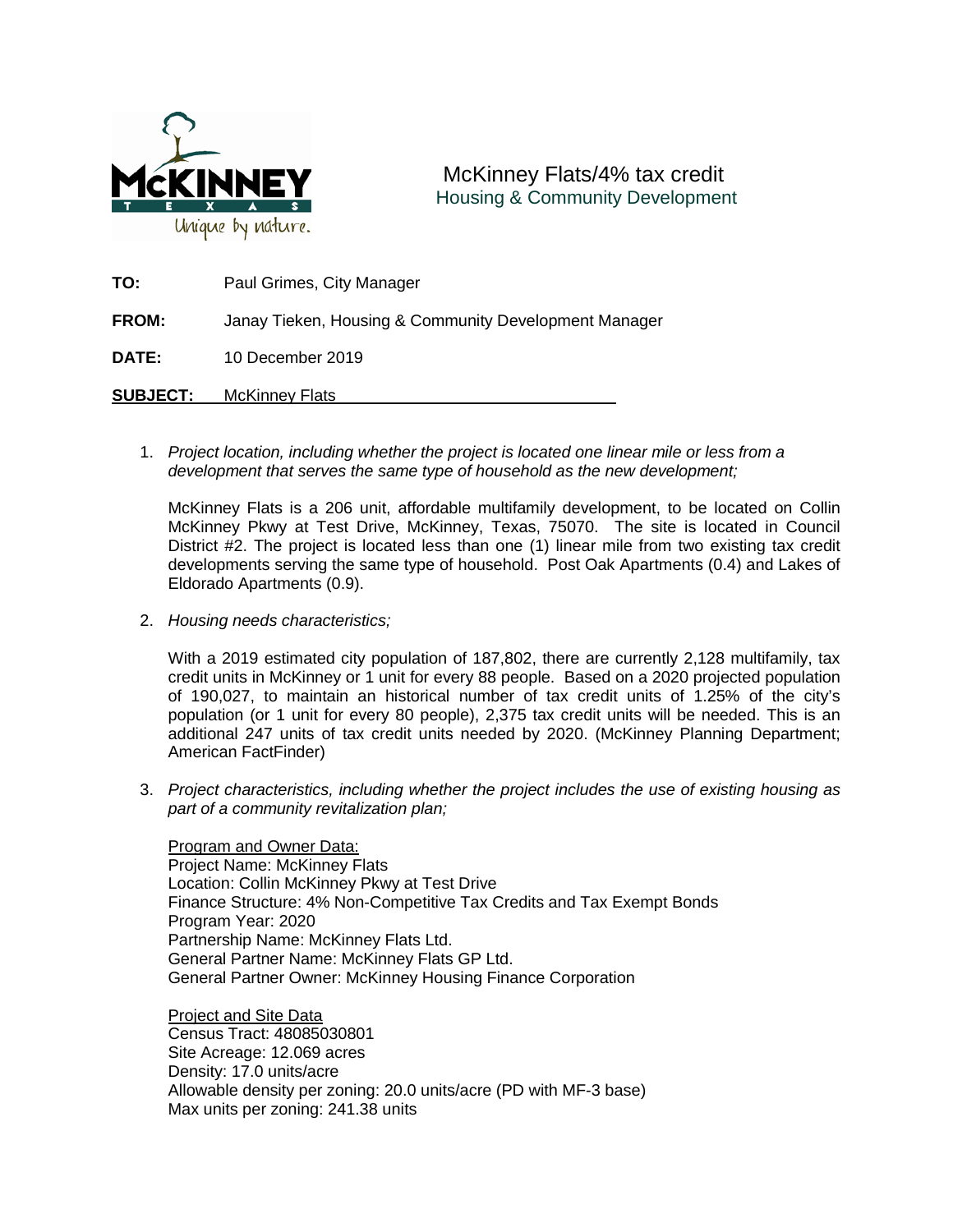Building Data: Total Net Rentable Square Footage: 206,741 SF Total Overall Square Footage: 286,990 SF

|                                | <b>1 BR</b> | $2$ BR  | 3 BR    | <u>4 BR</u> | <b>TOTAL</b> |
|--------------------------------|-------------|---------|---------|-------------|--------------|
| <u>50%</u><br>$\overline{AMI}$ |             | 12      | 14      | 4           | 31           |
|                                | \$702       | \$848   | \$982   | \$1,091     |              |
| 60%<br><b>AMI</b>              | 4           | 66      | 75      | 19          | 164          |
|                                | \$863       | \$1,041 | \$1,205 | \$1,340     |              |
| <u>70%</u>                     |             | 4       | 5       |             | 24           |
| <b>AMI</b>                     | \$1,024     | \$1,234 | \$1,428 | \$1,589     |              |
| <b>TOTAL</b>                   | 6           | 82      | 94      | 24          | 206          |

- 4. *Sponsor/developer characteristics and experience, and list the name, including company name, of the contact person, with address and telephone number, and the identification of those persons providing developmental or operational services to the development, including: (a) development owner (b) architect (c) attorney (d) tax professional (e) property management consultant (f) consultant (g) market analyst (h) tenant services provider (i) syndicator (j) real estate broker or agent or a person receiving a fee in connection with services usually provided by a real estate broker or agent (k) the owners of the property on which the development is located (l) developer (m) the builder or general contractor;*
	- a) Development Owner: McKinney Flats LTD
	- b) Architect: Womack + Hampton Architects, Danny P. Baker, AIA 4311 Oak Lawn Ave, #50 Dallas, TX, 214-252-9000
	- c) Attorney: Nelson Mullins Riley & Scarborough, 1320 Main Street, 17th Floor, Columbia, SC 29201, 300-237-2000
	- d) Tax Professional: Novogradac & Company LLP, Renee Beaver, CPA, 1100 Superior Avenue, Ste 900 Cleveland, OH, 216-239-5550
	- e) Property Management: NRP Management, Erick Waller, 1228 Euclid Avenue Ste 400, Cleveland, OH, 216-475-8900
	- f) Consultant: Abernathy, Roeder, Boyd & Hullett, P.C, Robert Roeder, 1700 Redbud Blvd, Ste 300, McKinney, TX, 214-544-4000
	- g) Market Analyst: Apartment Market Data, Kirt Shell, 20540 Hwy. 46 West Ste 115, Spring Branch, TX, 512-312-4238
	- h) Tenant Services Provider: Community Housing Resources Partners, Meghan Oswald, 19141 Stone Oak Pkwy, #104 San Antonio, TX, 210-570-8917
	- i) Syndicator: TBD
	- j) Real Estate Broker: Applewhite Commercial Real Estate, John Applewhite, 4648 Twin Post Rd. Dallas, TX, 214-794-6917
	- k) Property Owners: Busco, Inc., Michael Pacheco, 14747 Northsight, Ste 111-431 Scottsdale, AZ, 602-230-3500
	- l) Developer: NRP Lonestar Development, Jason Arechiga, 200 Concord Plaza Ste 900, San Antonio, TX, 210-487-7878
	- m) General Contractor: NRP Contractors, Dan Hull, 200 Concord Plaza Ste 900, San Antonio, TX, 210-487-7878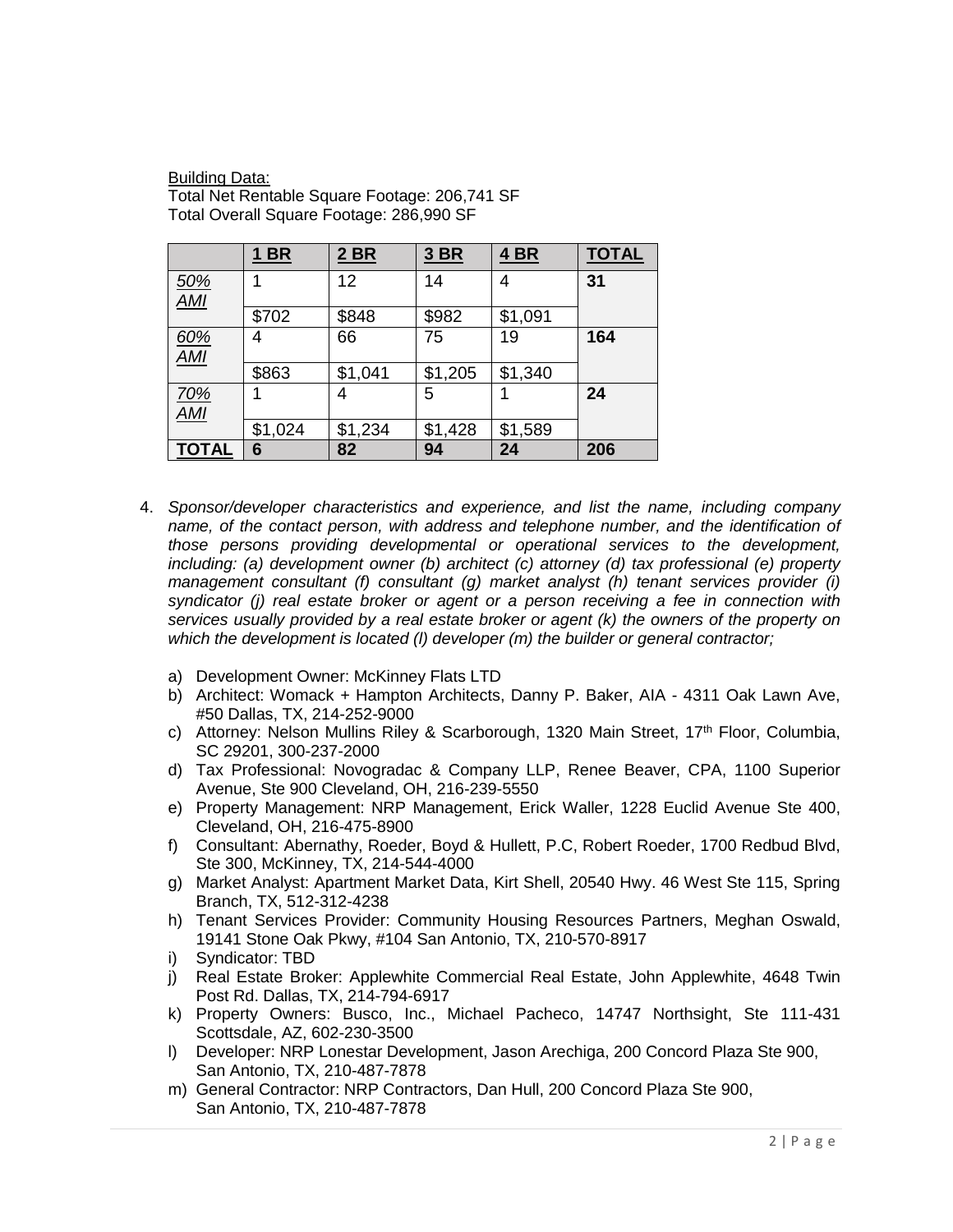5. *Whether the anticipated tenant population includes individuals with special housing needs;*

The anticipated tenant population may include, but does not specify, persons with special housing needs.

6. *McKinney Housing Authority ("MHA") waiting lists, and whether the development is supported by MHA;*

The McKinney Housing Authority, in accordance with its mission to provide decent, safe and affordable housing solutions for the residents of McKinney, supports the development of McKinney Flats. The MHA waiting list currently consists of:

Public Housing: 1009 persons Housing Choice Voucher (Section 8): 508 persons

7. *Whether the anticipated tenant population includes individuals with children;*

The proposed development includes (6) 1-br units, (82) 2-br units, (94) 3-br units and (24) 4 br units. The anticipated tenant population includes individuals with children.

8. *Whether the project is intended for eventual tenant ownership;*

No. The project is a Developer-owned, rental development and must remain so through the end of the TDHCA compliance period – at least 15 years.

9. *The energy efficiency of the project;*

The development contains water and energy conserving features.

10. *The historic nature of the project, including an evaluation of anticipated impact of the development on City historical areas, sites, buildings, or other structures;*

The site is not a historic site and is not adjacent to any historic sites.

11. *Whether at the time of application the City had more than twice the State average of units per capita supported by housing tax credits or private activity bonds, unless the applicant: (a) has obtained prior approval of the development from City Council, and (b) has included with the development application a written statement of support from the City Council referencing Texas Government Code §2306.6703 and authorizing an allocation of housing tax credits for the development;*

The State average is .00972 units per capita. At the time of the application, the City did not have more than twice (2.0 x) the state average of units per capita supported by housing tax credits and private activity bonds. With an estimated 2019 population of 187,802, there are 2128 tax credit units for a total of .01133 units per capita. The City has 1.17 x the State average.

12. *Whether the applicant has notified the following entities about the filing of the application: (a) any neighborhood organizations on the record with the State or Collin County; (b) the superintendent and the presiding officer of the board of trustees of the applicable*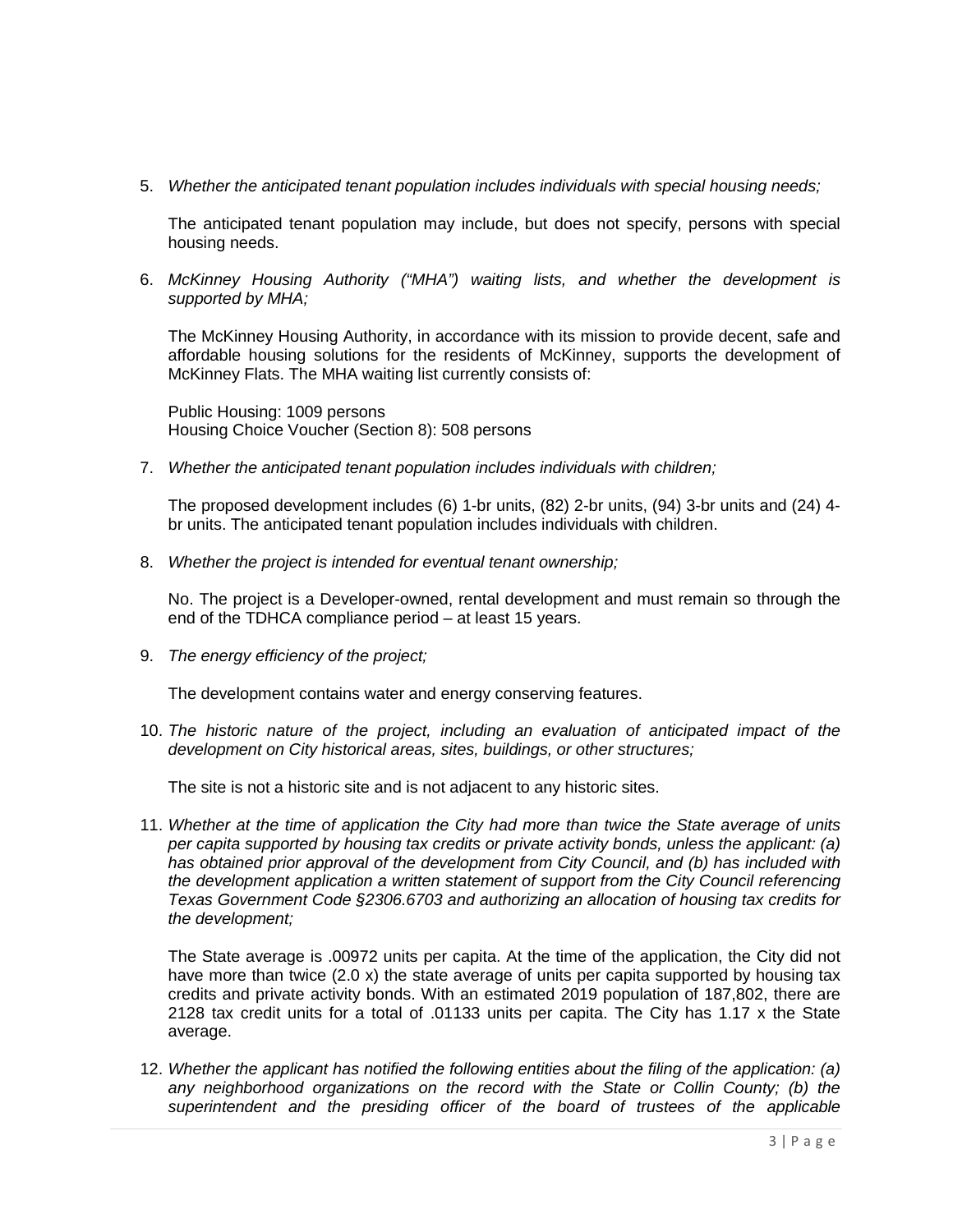*independent school district (c) the Mayor and City Councilmembers of the City Council (d) the Collin County Commissioner's Court and County Judge; and (e) the State senator and State representative of the district containing the development, including whether the City has received any input from such persons or entities;*

Notifications: (a) the Village Creek of Eldorado neighborhood association has been notified. (b) Superintendent and the presiding officer of the board of trustees of MISD have been notified (c) the Mayor and Councilmembers have been notified (d) the Collin County Commissioners and the County Judge have been notified (e) the state Senator and state Representative have been notified.

13. *Whether the development is: (a) permitted under the City's zoning ordinance provisions; and (b) consistent with the City's Comprehensive Plan and housing priorities:*

The subject property is zoned "PD" Planned Development District, including multifamily uses. The development is consistent with the City of McKinney's Comprehensive Plan and housing priorities.

14. *Whether the applicant is in the process of seeking the appropriate zoning from the City and has signed and provided to the City a release agreeing to hold the City and all other parties harmless in the event that the appropriate zoning is denied;*

City Council approved the appropriate zoning on the property on December 3, 2019.

15. *Whether the development is financed through a private activity bond program, including private activity bonds issued by the TDHCA, the Texas State Affordable Housing Corporation, or a local issuer, such as the McKinney Housing Finance Corporation ("MHFC"), and if so, review of any staff or City Council requested financial analysis provided by an issuer related to the applicant's financing;*

The development is financed through private activity bonds issued by the McKinney Housing Finance Corporation.

16. *Whether the development complies with accessibility standards required under Section 504 of the Rehabilitation Act of 1973 (29 U.S.C. § 794); 24 C.F.R. Part 8, Subpart C; and related authorities concerning accessibility standards;* 

The development complies with accessibility standards required under Section 504 of the Rehabilitation Act of 1973.

17. *An evaluation of the anticipated impact of the development on City services and related infrastructure, including but not limited to, police and fire services; water, sanitary sewer, and stormwater capacities and facilities; traffic patterns; and any environmental issues;*

Police: The proposed development is consistent with the anticipated growth of the City. The McKinney Police Department has a multi-year plan to meet the demands of future City growth. The McKinney Police Department has sufficient current capacity to absorb the new development's anticipated service demands.

Fire: Multi-family developments typically increase demand for EMS. New buildings are built within existing codes and standards including active fire protection features. The overall impact to fire suppression should be minimal under normal circumstances. An additional inspection(s) requirement is created for the Fire Marshal Office.